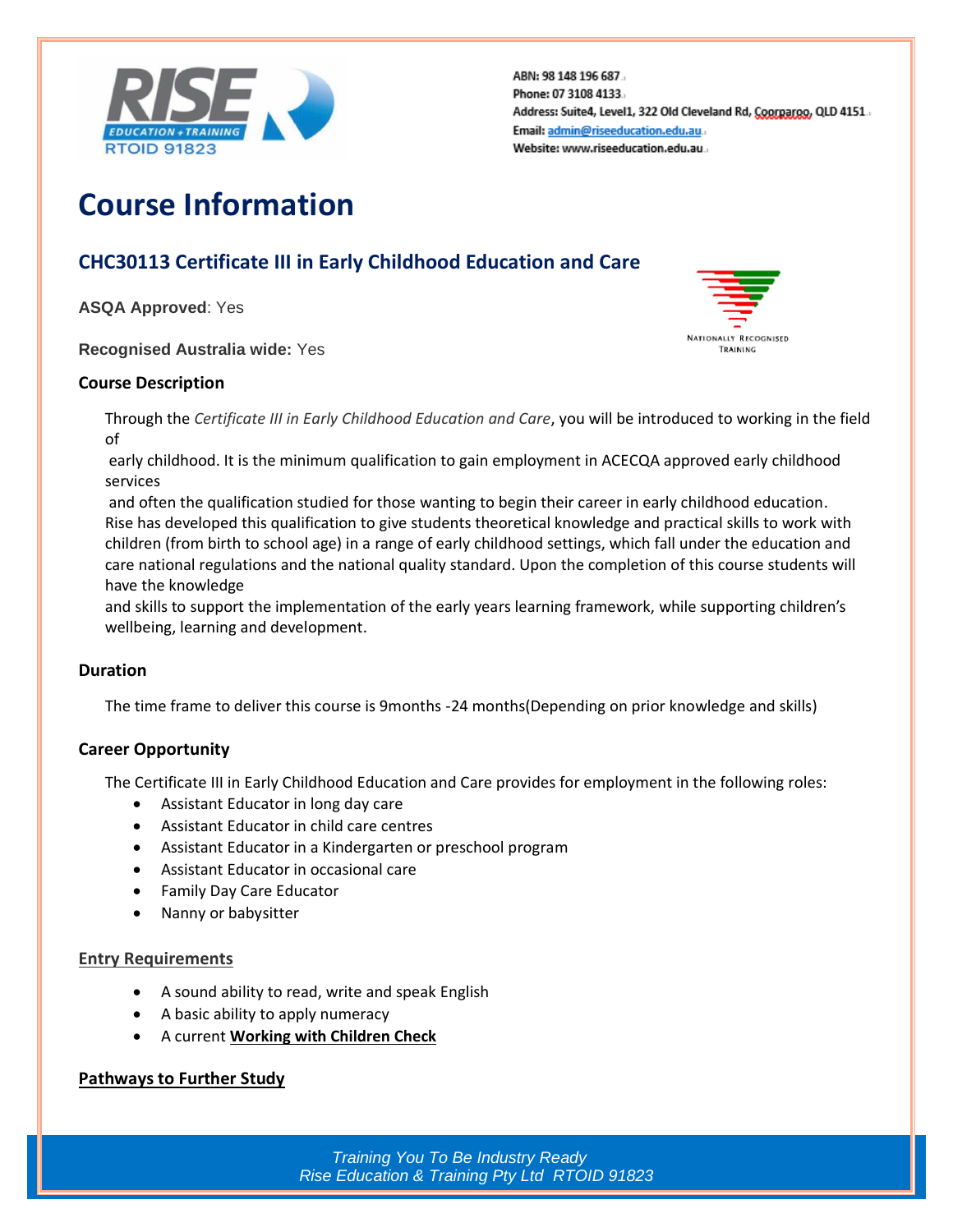On completion of this qualification, you can gain credit into the CHC50113 Diploma of Early Childhood Education

and Care to continue your education career.

### **Qualification Outline: Certificate III in Early Childhood Education and Care - Certificate 3 Guarantee (Queensland Government funded program)**

**Name of Qualification:** Certificate III in Early Childhood Education and Care

**National Course Code:** CHC30113

**Packaging Rules:** 18 units including 15 core & 3 electives

**Commencement:** Enroll Anytime

**Locations:** Queensland, Brisbane, Gold Coast

**Recognition**: Nationally Recognized Training

#### **Duration Study Load:**

6 months-24months (depending on prior skills and knowledge)

#### **Entry Requirements:**

- Be aged 15 years or older (no longer at school)
- Permanently reside in Queensland
- Be an Australian citizen, Australian permanent resident
- Not hold or enrolled in a Certificate III or Higher-level qualification.
- (not including qualifications completed at school and foundation skills training)
- English Language & Academic Requirements.

If you are eligible for funding under Certificate 3 Guarantee, the Queensland Government will subsidise the costs

of their accredited training, although a student contribution fee will be required.

#### **Please note:**

- Course fees include all resources and materials.
- Textbooks incur an additional cost for students.
- [FEE FREE training](https://www.accco.com.au/fees-and-funding/qld/fee-free-training-for-year-12-graduates/) for year 12 graduates.
- Students who do not meet the eligibility criteria for Certificate 3 Guarantee Funding, fees will be calculated

at the Fee-For-Service rates.

| <b>Qualification Name</b> | Course<br>Code | Number<br>of Units | Workplace<br>Min Hours | Student<br>Contribution<br>Fee | Student<br><b>Concession Fee</b> |
|---------------------------|----------------|--------------------|------------------------|--------------------------------|----------------------------------|
|---------------------------|----------------|--------------------|------------------------|--------------------------------|----------------------------------|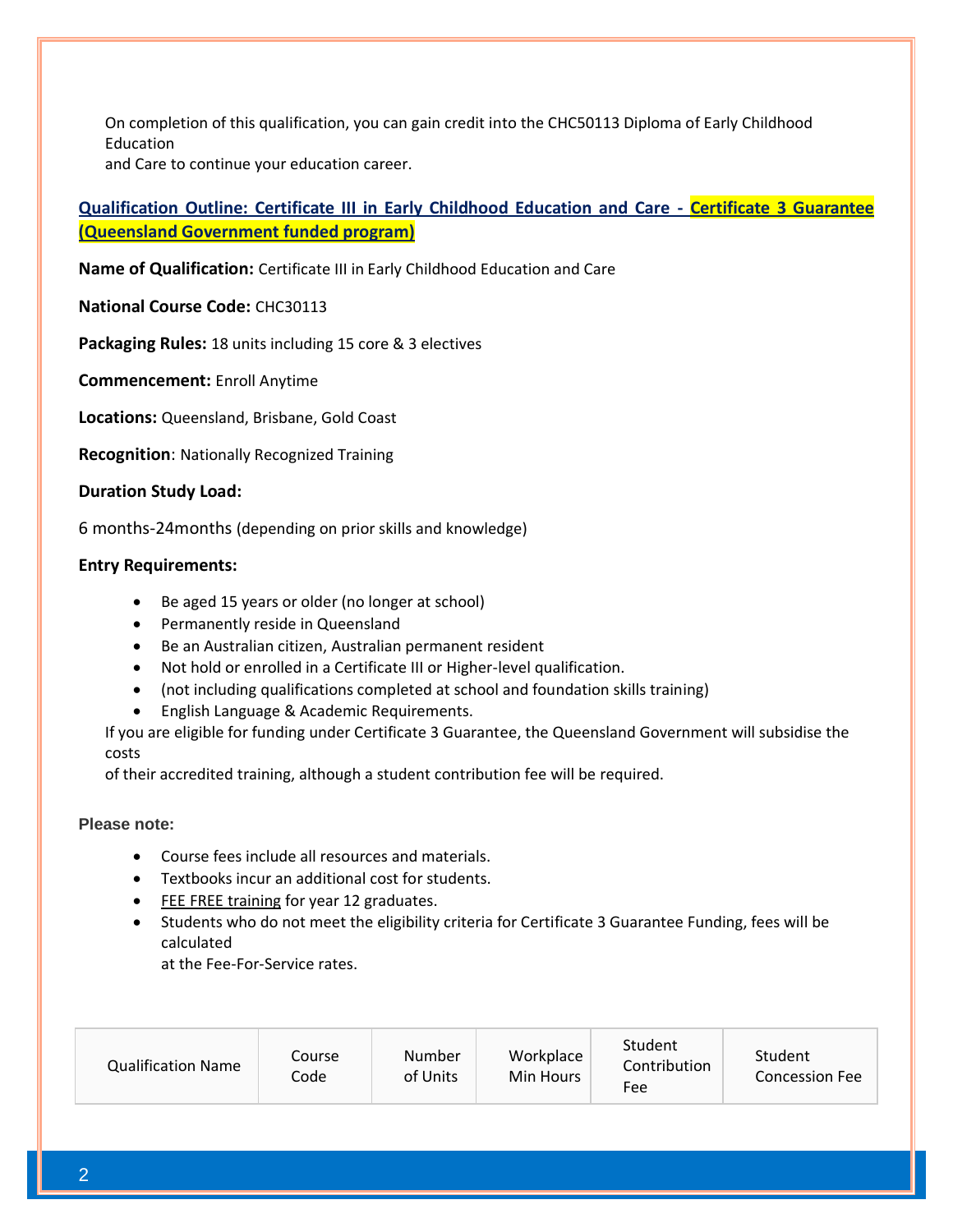## **Qualification Outline: Certificate III in Early Childhood Education and Care - Fee for Service(No funding)**

**Name of Qualification:** Certificate III in Early Childhood Education and Care

**National Course Code:** CHC30113

**Packaging Rules:** 18 units including 15 core & 3 electives

**Commencement:** Enroll Anytime

**Locations:** Queensland, Brisbane, Gold Coast

**Recognition**: Nationally Recognized Training

**Duration Study Load:** 6 months –24 months (depending on prior skills and knowledge)

#### **Entry Requirements:**

· Be aged 15 years or older (no longer at school)

· Permanently reside in Queensland

· Be an Australian/New Zealand citizen, Australian/New Zealand permanent resident

· Not hold or not enrolled in a certificate III or higher-level qualification

· not including qualifications completed at school and foundation skills training

· English Language & Academic Requirements

| <b>Qualification Name</b>                                   | Course<br>Code | Number<br>of Units | Enrolment<br>Fee | Resource<br>Materials<br>Fee | Cost<br>per<br>Unit | Total<br>Cost |
|-------------------------------------------------------------|----------------|--------------------|------------------|------------------------------|---------------------|---------------|
| Certificate III in Early<br>Childhood Education and<br>Care | CHC30113       | $18**$             | \$200            | \$80                         | \$200               | \$3880        |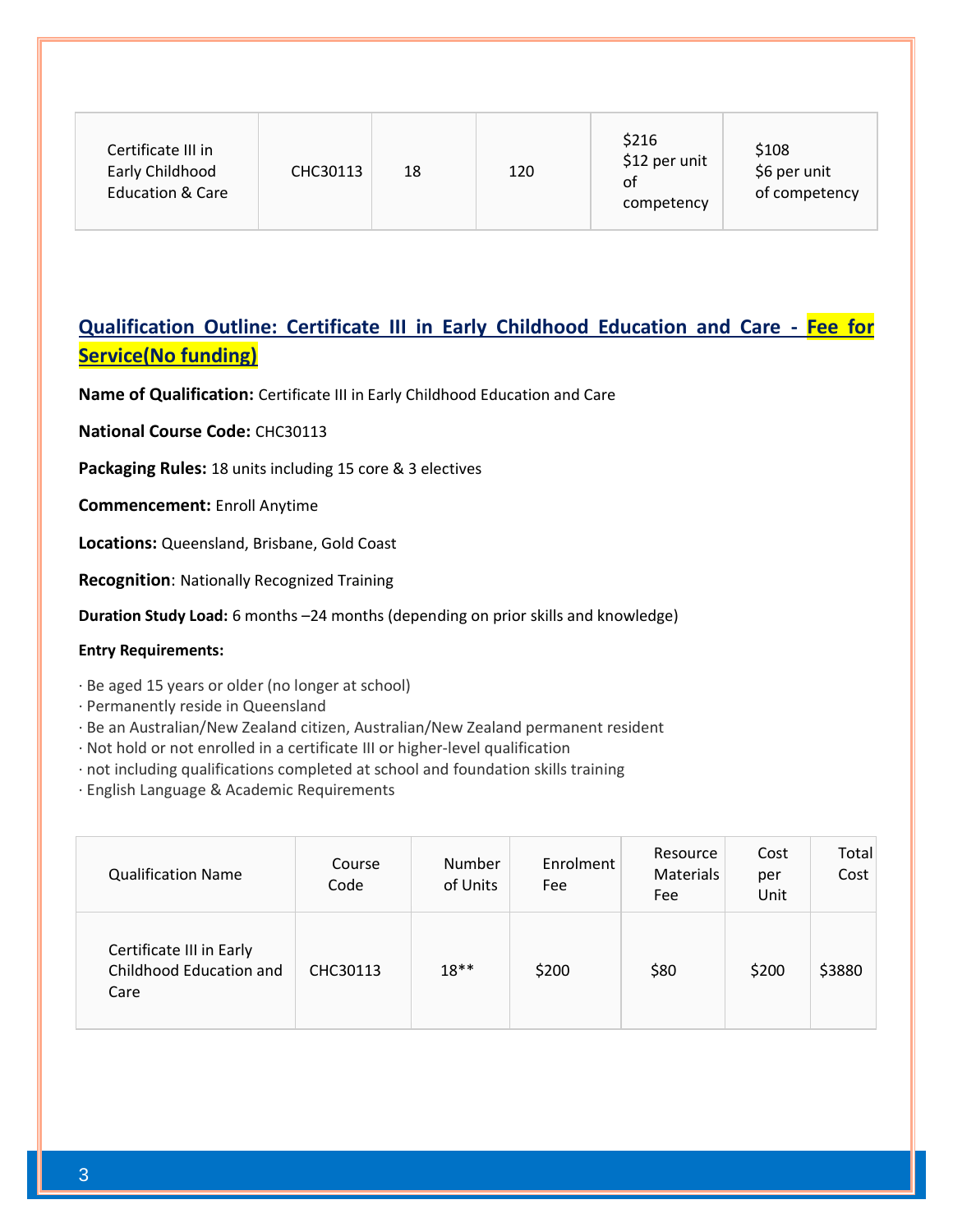This qualification reflects the role of workers in a range of early childhood education settings who work within the requirements of the Education and Care Services National Regulations and the National Quality Standard. They support the implementation of an approved learning framework, and support children's wellbeing, learning and development. Depending on the setting, educators may work under direct supervision or autonomously.

The Certificate III in Early Childhood Education and Care is regarded as the entry level qualification to a career in

the early childhood industry.

#### **Course Outline**

Compulsory Units (15) Core/Elective

| CHCECE002 | Ensure the health and safety of children                    | Core |
|-----------|-------------------------------------------------------------|------|
| CHCECE004 | Promote and provide healthy food and drinks                 | Core |
| CHCLEG001 | Work legally and ethically                                  | Core |
| CHCPRT001 | Identify and respond to children and young people at risk   | Core |
| CHCECE007 | Develop positive and respectful relationships with children | Core |

(Work Placement can commence once student has been deemed Satisfactory in theory component of first 5 units of competency)

| CHCECE003 | Provide care for children                                                | Core |
|-----------|--------------------------------------------------------------------------|------|
| CHCECE005 | Provide care for babies and toddlers                                     | Core |
| CHCECE001 | Develop cultural competence                                              | Core |
| CHCDIV002 | Promote Aboriginal and/or Torres Strait Islander cultural safety         | Core |
| HLTWHS001 | Participate in work health and safety                                    | Core |
| CHCECE009 | Use an approved learning framework to guide practice                     | Core |
| CHCECE010 | Support the holistic development of children in early childhood          | Core |
| CHCECE011 | Provide experiences to support children's play and learning              | Core |
| CHCECE013 | Use information about children to inform practice                        | Core |
| HLTAID004 | Provide an emergency first aid response in an education and care setting | Core |

Elective Units (3):

| CHCECE012 | Support children to connect with their world            | Elective |
|-----------|---------------------------------------------------------|----------|
| BSBWOR301 | Organise Personal work Priorities and Development       | Elective |
| CHCPRP003 | Reflect on and improve professional practice            | Elective |
| CHCECE014 | Comply with family day care administration requirements | Elective |
|           | (Additional Elective for Family Day Care Educators)     |          |

#### **WORK PLACEMENT**

As a part of Rise Education & Training, students are required to undertake work placement. This is the opportunity to develop and demonstrate the application of skills and knowledge in a